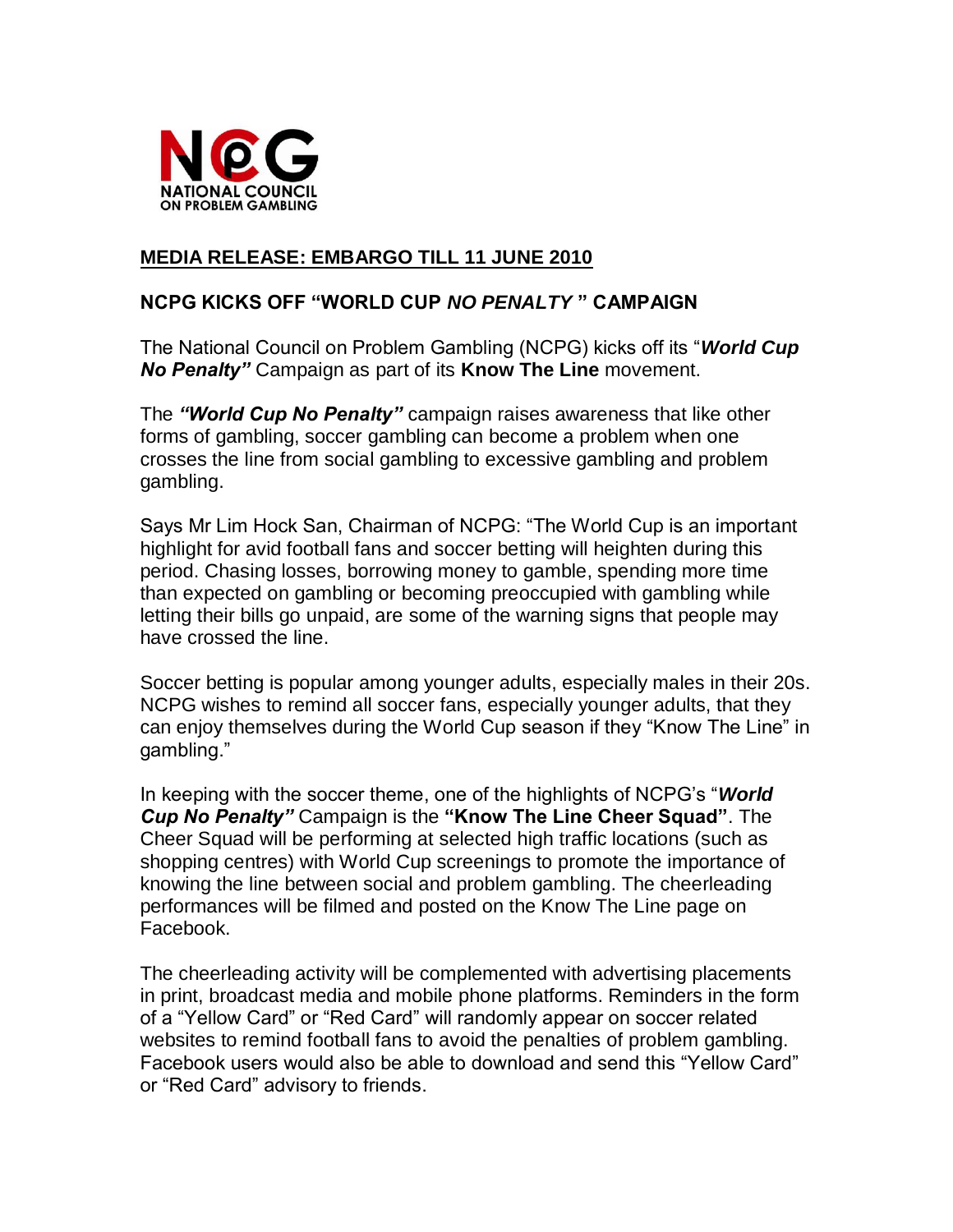An interactive game has also been created to engage football fans on ESPN Soccernet. The aim of the game is for players to keep the football away from the red line, which is the symbol of the "Know The Line" movement. If they are successful, top players are rewarded with sports vouchers. Should the ball cross the penalty line, a message appears on the screen bearing the Know The Line message. This game will be available for four weeks and the top two players for each week will be rewarded with World of Sports vouchers worth \$50 each.

Ms Lim Sau Hoong, Chairperson of NCPG's Public Education Sub-Committee, says, "NCPG aims to promote responsible gambling, especially among young adults, during this heightened period of soccer betting. We want all soccer fans to "Know The Line". By not crossing the line into problem gambling they avoid paying the penalties of soccer betting."

-END-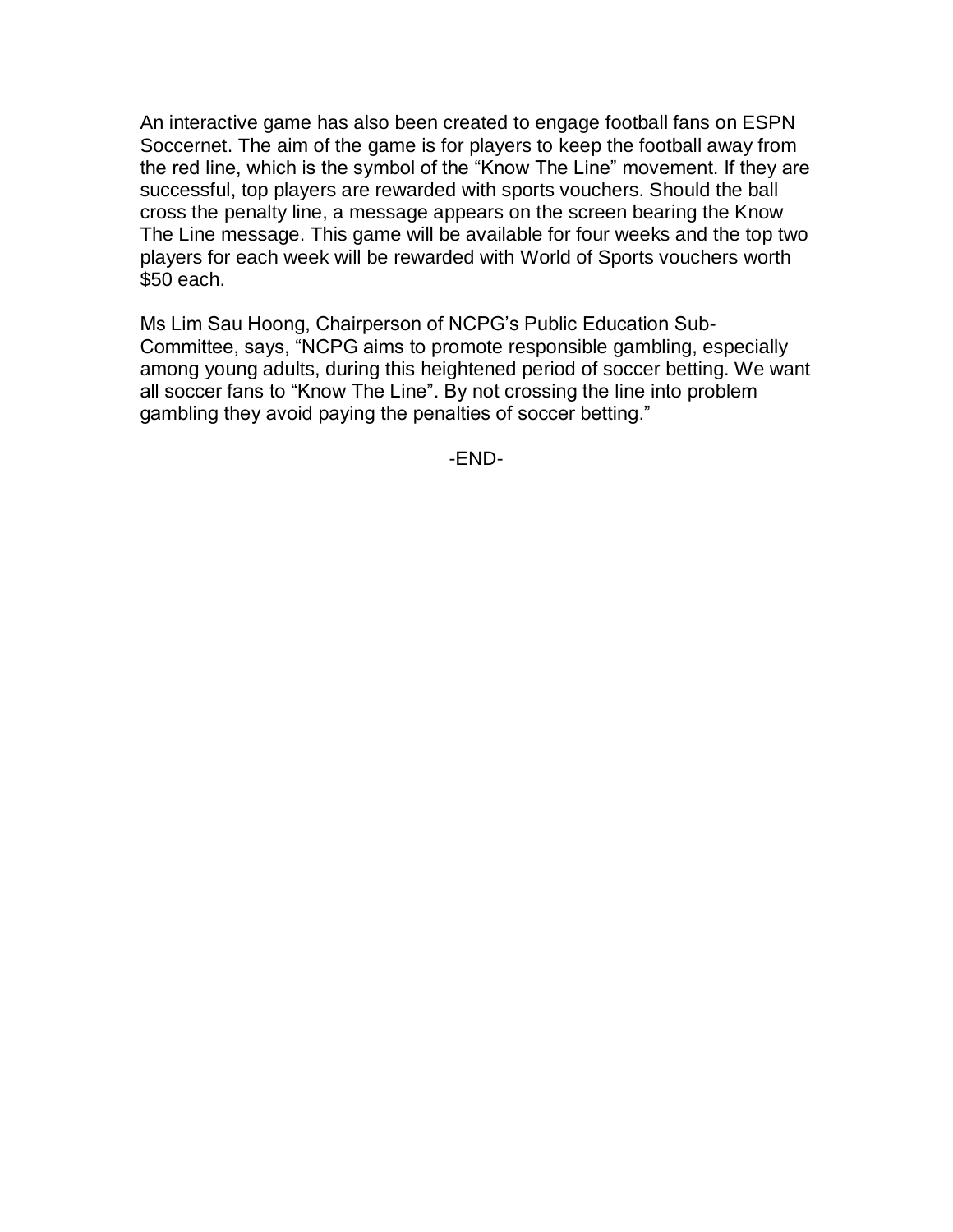#### **ANNEX : ENGLISH-CHINESE GLOSSARY**

**Issued by: Bates 141 Singapore on behalf of NCPG (www.ncpg.org.sg)**

**For media enquiries, please contact:**

Ms Janice Wee Bates 141 Singapore Email: janice.wee@bates141.com Tel: 6393 5243 / 9144 0477

Ms Joanna Ong Bates 141 Singapore Email: joanna.ong @bates141.com Tel: 6393 5250 / 9687 7910

#### **About the National Council on Problem Gambling (NCPG):**

The NCPG was appointed in August 2005 as part of Singapore's national framework to address problem gambling. It is a council comprising 20 members with expertise in public communications, psychiatry and psychology, social work, counselling and rehabilitative services. The Council's role is to provide advice and feedback to the Ministry of Community Development, Youth and Sports (MCYS) on public education programmes on problem gambling and on the effectiveness of treatment, counselling and rehabilitative programmes; to decide on funding for these programmes; preventive and rehabilitative programmes; and on the applications for exclusion of persons from casinos. Stop Problem Gambling. Know The Line. Call **1800-6-668-668**. For more information, please see www.ncpg.org.sg.